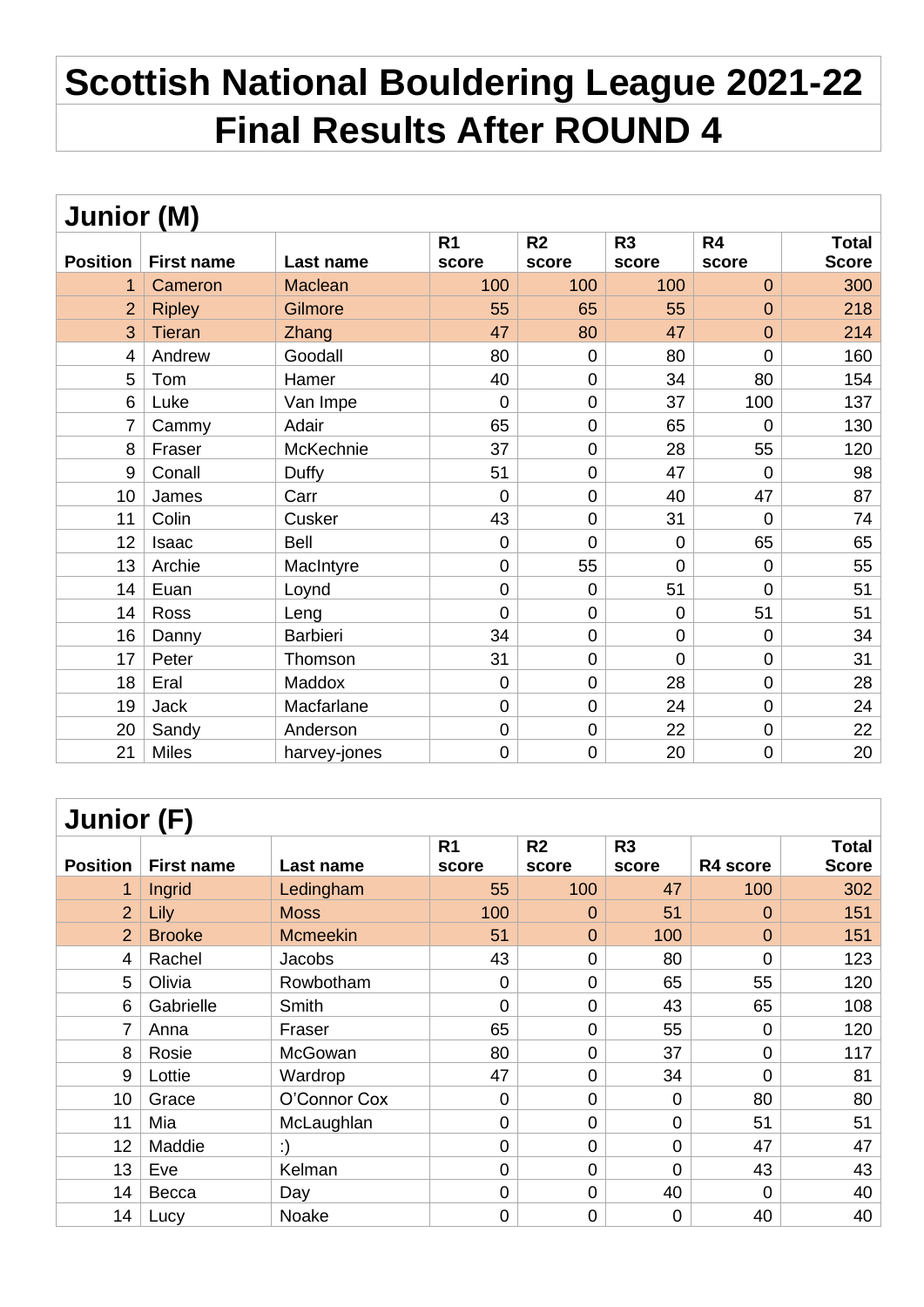| R <sub>1</sub><br>R <sub>2</sub><br>R <sub>3</sub><br>R4<br><b>Total</b><br><b>Position</b><br><b>Score</b><br><b>First name</b><br>Last name<br>score<br>score<br>score<br>score<br><b>Jack</b><br><b>McKechnie</b><br>100<br>100<br>80<br>360<br>80<br>1<br>$\overline{2}$<br>265<br><b>Brendan</b><br>65<br>100<br>100<br>Gallagher<br>$\Omega$<br>3<br><b>Max</b><br><b>McGowan</b><br>55<br>65<br>200<br>80<br>$\overline{0}$<br>43<br>65<br>37<br>37<br>182<br>$\overline{4}$<br>Jamie<br>Lowther<br>37<br>5<br>Mark<br>Garbe<br>$\mathbf 0$<br>47<br>34<br>118<br>6<br>Aiden<br><b>Wilkins</b><br>34<br>47<br>14<br>16<br>111<br>26<br>31<br>$\overline{7}$<br>Calum<br>40<br>8<br>105<br><b>Brown</b><br>8<br>51<br>Jack<br>$\mathbf 0$<br>$\mathbf 0$<br>51<br>102<br>McCamley<br>8<br>22<br>34<br>26<br>102<br>Wayne<br>20<br>Murphy<br>10<br>55<br>40<br>95<br>Klyta<br>$\mathbf 0$<br>Przemek<br>$\mathbf 0$<br>11<br>31<br>9<br>91<br>dick<br>51<br>$\mathbf 0$<br>marcus<br>Fall<br>80<br>$\mathbf 0$<br>12<br>Matthew<br>$\mathbf 0$<br>$\mathbf 0$<br>80<br>13<br>Johnnie<br>$\mathbf 0$<br>$\mathbf 0$<br>$\mathbf 0$<br>65<br>65<br>Noel-Baker<br>$\mathbf 0$<br>14<br>David<br>Miedz<br>$\overline{0}$<br>$\mathbf 0$<br>55<br>55<br>14<br>lain<br>$\overline{0}$<br>55<br>$\mathbf 0$<br>55<br>Howie<br>$\mathbf 0$<br>16<br>Oliver<br>51<br>$\overline{0}$<br>51<br>$\mathbf 0$<br>$\mathbf 0$<br><b>Banks</b><br>17<br>Charlie<br>24<br>$\mathbf 0$<br>26<br>50<br>Wardrop<br>$\mathbf 0$<br>47<br>18<br>Craig<br>Allott<br>$\mathbf 0$<br>$\mathbf 0$<br>47<br>$\mathbf 0$<br>18<br>Callum<br>47<br>$\mathbf 0$<br>$\mathbf 0$<br>47<br>Armour<br>$\overline{0}$<br>$\mathbf 0$<br>$\mathbf 0$<br>$\mathbf 0$<br>47<br>47<br>18<br>Angus<br>Taylor<br>21<br>$\mathbf 0$<br>$\mathbf 0$<br>22<br>24<br>46<br>Kristian<br>Mladenov<br>$\mathbf 0$<br>43<br>22<br>Royal<br><b>Robins</b><br>$\boldsymbol{0}$<br>43<br>$\mathbf 0$<br>22<br>Samuel<br>$\overline{0}$<br>$\overline{0}$<br>43<br>43<br>Hummel<br>$\mathbf 0$<br>14<br>26<br>$\mathbf 0$<br>24<br>Connor<br>40<br>McGaffney<br>$\overline{0}$<br>David<br>Elder<br>40<br>$\mathbf 0$<br>$\mathbf 0$<br>40<br>24<br>$\mathbf 0$<br>24<br>David<br>$\mathsf 0$<br>18<br>22<br>Zakrevskis<br>$\mathbf 0$<br>40<br>40<br>40<br>24<br>$\mathsf 0$<br>$\mathsf{O}\xspace$<br>$\pmb{0}$<br>Fergus<br>Haak<br>3<br>34<br>37<br>28<br>Luke<br>$\overline{0}$<br>$\overline{0}$<br>Morrison<br>28<br>Mitch<br>$\pmb{0}$<br>37<br>37<br>De Cleen<br>$\mathbf 0$<br>$\mathbf 0$<br>34<br>$\pmb{0}$<br>34<br>30<br>Hugo<br>Blatgé<br>$\pmb{0}$<br>0<br>8<br>22<br>3<br>33<br>31<br>Lewis<br><b>Broadhurst</b><br>$\mathbf 0$<br>31<br>32<br>$\pmb{0}$<br>$\mathbf 0$<br>31<br>Harry<br>Craven<br>$\overline{0}$<br>Mark<br>$\mathbf 0$<br>28<br>33<br><b>Helliwell</b><br>$\mathbf 0$<br>$\mathbf 0$<br>28<br>$\overline{0}$<br>28<br>33<br>Owen<br>Taylor<br>$\mathbf 0$<br>28<br>$\mathbf 0$<br>28<br>28<br>33<br>Campbell<br>$\mathbf 0$<br>$\mathbf 0$<br>$\mathbf 0$<br>Samuel<br>33<br>Mckellar<br>28<br>28<br>Fraser<br>$\mathbf 0$<br>$\mathbf 0$<br>$\pmb{0}$<br>$\mathbf 0$<br>24<br>24<br>37<br>Pakal<br>Moyrón<br>$\mathbf 0$<br>$\mathbf 0$<br>37<br>$\mathbf 0$<br>24<br>24<br>Gal<br>Sasson<br>$\mathbf 0$<br>$\overline{0}$<br>$\mathbf 0$<br>22<br>22<br>39<br>$\mathbf 0$<br>$\mathbf 0$<br>Lorne<br>MacFarlane<br>40<br>Ruaridh<br>20<br>Goodall<br>$\mathbf 0$<br>$\mathbf 0$<br>$\overline{0}$<br>20<br>$\mathbf 0$<br>20<br>$\mathbf 0$<br>$\mathbf 0$<br>20<br>40<br>Pap<br>George<br>Ivandjikov<br>$\overline{0}$<br>18<br>42<br>Boyan<br>$\mathbf 0$<br>$\mathbf 0$<br>18<br>42<br>Wilson<br>18<br>$\pmb{0}$<br>18<br>Jonny<br>$\pmb{0}$<br>$\overline{0}$<br>44<br>Chris<br>$\mathbf 0$<br>$\mathbf 0$<br>3<br>14<br>Mchugh<br>17<br>$\mathbf 0$<br>$\pmb{0}$<br>16<br>Ogilvie<br>16<br>45<br>Stephen<br>$\mathbf 0$<br>45<br>Gavin<br>Whiteside<br>16<br>$\pmb{0}$<br>0<br>0 | Adult (M) |  |  |  |  |  |  |  |  |  |
|-----------------------------------------------------------------------------------------------------------------------------------------------------------------------------------------------------------------------------------------------------------------------------------------------------------------------------------------------------------------------------------------------------------------------------------------------------------------------------------------------------------------------------------------------------------------------------------------------------------------------------------------------------------------------------------------------------------------------------------------------------------------------------------------------------------------------------------------------------------------------------------------------------------------------------------------------------------------------------------------------------------------------------------------------------------------------------------------------------------------------------------------------------------------------------------------------------------------------------------------------------------------------------------------------------------------------------------------------------------------------------------------------------------------------------------------------------------------------------------------------------------------------------------------------------------------------------------------------------------------------------------------------------------------------------------------------------------------------------------------------------------------------------------------------------------------------------------------------------------------------------------------------------------------------------------------------------------------------------------------------------------------------------------------------------------------------------------------------------------------------------------------------------------------------------------------------------------------------------------------------------------------------------------------------------------------------------------------------------------------------------------------------------------------------------------------------------------------------------------------------------------------------------------------------------------------------------------------------------------------------------------------------------------------------------------------------------------------------------------------------------------------------------------------------------------------------------------------------------------------------------------------------------------------------------------------------------------------------------------------------------------------------------------------------------------------------------------------------------------------------------------------------------------------------------------------------------------------------------------------------------------------------------------------------------------------------------------------------------------------------------------------------------------------------------------------------------------------------------------------------------------------------------------------------------------------------------------------------------------------------------------------------------------------------------------------------------------------------------------------------------------------------------------------------------------------------------------------------------------------------------------------------------------------------------------------------------------------------------|-----------|--|--|--|--|--|--|--|--|--|
|                                                                                                                                                                                                                                                                                                                                                                                                                                                                                                                                                                                                                                                                                                                                                                                                                                                                                                                                                                                                                                                                                                                                                                                                                                                                                                                                                                                                                                                                                                                                                                                                                                                                                                                                                                                                                                                                                                                                                                                                                                                                                                                                                                                                                                                                                                                                                                                                                                                                                                                                                                                                                                                                                                                                                                                                                                                                                                                                                                                                                                                                                                                                                                                                                                                                                                                                                                                                                                                                                                                                                                                                                                                                                                                                                                                                                                                                                                                                                                             |           |  |  |  |  |  |  |  |  |  |
|                                                                                                                                                                                                                                                                                                                                                                                                                                                                                                                                                                                                                                                                                                                                                                                                                                                                                                                                                                                                                                                                                                                                                                                                                                                                                                                                                                                                                                                                                                                                                                                                                                                                                                                                                                                                                                                                                                                                                                                                                                                                                                                                                                                                                                                                                                                                                                                                                                                                                                                                                                                                                                                                                                                                                                                                                                                                                                                                                                                                                                                                                                                                                                                                                                                                                                                                                                                                                                                                                                                                                                                                                                                                                                                                                                                                                                                                                                                                                                             |           |  |  |  |  |  |  |  |  |  |
|                                                                                                                                                                                                                                                                                                                                                                                                                                                                                                                                                                                                                                                                                                                                                                                                                                                                                                                                                                                                                                                                                                                                                                                                                                                                                                                                                                                                                                                                                                                                                                                                                                                                                                                                                                                                                                                                                                                                                                                                                                                                                                                                                                                                                                                                                                                                                                                                                                                                                                                                                                                                                                                                                                                                                                                                                                                                                                                                                                                                                                                                                                                                                                                                                                                                                                                                                                                                                                                                                                                                                                                                                                                                                                                                                                                                                                                                                                                                                                             |           |  |  |  |  |  |  |  |  |  |
|                                                                                                                                                                                                                                                                                                                                                                                                                                                                                                                                                                                                                                                                                                                                                                                                                                                                                                                                                                                                                                                                                                                                                                                                                                                                                                                                                                                                                                                                                                                                                                                                                                                                                                                                                                                                                                                                                                                                                                                                                                                                                                                                                                                                                                                                                                                                                                                                                                                                                                                                                                                                                                                                                                                                                                                                                                                                                                                                                                                                                                                                                                                                                                                                                                                                                                                                                                                                                                                                                                                                                                                                                                                                                                                                                                                                                                                                                                                                                                             |           |  |  |  |  |  |  |  |  |  |
|                                                                                                                                                                                                                                                                                                                                                                                                                                                                                                                                                                                                                                                                                                                                                                                                                                                                                                                                                                                                                                                                                                                                                                                                                                                                                                                                                                                                                                                                                                                                                                                                                                                                                                                                                                                                                                                                                                                                                                                                                                                                                                                                                                                                                                                                                                                                                                                                                                                                                                                                                                                                                                                                                                                                                                                                                                                                                                                                                                                                                                                                                                                                                                                                                                                                                                                                                                                                                                                                                                                                                                                                                                                                                                                                                                                                                                                                                                                                                                             |           |  |  |  |  |  |  |  |  |  |
|                                                                                                                                                                                                                                                                                                                                                                                                                                                                                                                                                                                                                                                                                                                                                                                                                                                                                                                                                                                                                                                                                                                                                                                                                                                                                                                                                                                                                                                                                                                                                                                                                                                                                                                                                                                                                                                                                                                                                                                                                                                                                                                                                                                                                                                                                                                                                                                                                                                                                                                                                                                                                                                                                                                                                                                                                                                                                                                                                                                                                                                                                                                                                                                                                                                                                                                                                                                                                                                                                                                                                                                                                                                                                                                                                                                                                                                                                                                                                                             |           |  |  |  |  |  |  |  |  |  |
|                                                                                                                                                                                                                                                                                                                                                                                                                                                                                                                                                                                                                                                                                                                                                                                                                                                                                                                                                                                                                                                                                                                                                                                                                                                                                                                                                                                                                                                                                                                                                                                                                                                                                                                                                                                                                                                                                                                                                                                                                                                                                                                                                                                                                                                                                                                                                                                                                                                                                                                                                                                                                                                                                                                                                                                                                                                                                                                                                                                                                                                                                                                                                                                                                                                                                                                                                                                                                                                                                                                                                                                                                                                                                                                                                                                                                                                                                                                                                                             |           |  |  |  |  |  |  |  |  |  |
|                                                                                                                                                                                                                                                                                                                                                                                                                                                                                                                                                                                                                                                                                                                                                                                                                                                                                                                                                                                                                                                                                                                                                                                                                                                                                                                                                                                                                                                                                                                                                                                                                                                                                                                                                                                                                                                                                                                                                                                                                                                                                                                                                                                                                                                                                                                                                                                                                                                                                                                                                                                                                                                                                                                                                                                                                                                                                                                                                                                                                                                                                                                                                                                                                                                                                                                                                                                                                                                                                                                                                                                                                                                                                                                                                                                                                                                                                                                                                                             |           |  |  |  |  |  |  |  |  |  |
|                                                                                                                                                                                                                                                                                                                                                                                                                                                                                                                                                                                                                                                                                                                                                                                                                                                                                                                                                                                                                                                                                                                                                                                                                                                                                                                                                                                                                                                                                                                                                                                                                                                                                                                                                                                                                                                                                                                                                                                                                                                                                                                                                                                                                                                                                                                                                                                                                                                                                                                                                                                                                                                                                                                                                                                                                                                                                                                                                                                                                                                                                                                                                                                                                                                                                                                                                                                                                                                                                                                                                                                                                                                                                                                                                                                                                                                                                                                                                                             |           |  |  |  |  |  |  |  |  |  |
|                                                                                                                                                                                                                                                                                                                                                                                                                                                                                                                                                                                                                                                                                                                                                                                                                                                                                                                                                                                                                                                                                                                                                                                                                                                                                                                                                                                                                                                                                                                                                                                                                                                                                                                                                                                                                                                                                                                                                                                                                                                                                                                                                                                                                                                                                                                                                                                                                                                                                                                                                                                                                                                                                                                                                                                                                                                                                                                                                                                                                                                                                                                                                                                                                                                                                                                                                                                                                                                                                                                                                                                                                                                                                                                                                                                                                                                                                                                                                                             |           |  |  |  |  |  |  |  |  |  |
|                                                                                                                                                                                                                                                                                                                                                                                                                                                                                                                                                                                                                                                                                                                                                                                                                                                                                                                                                                                                                                                                                                                                                                                                                                                                                                                                                                                                                                                                                                                                                                                                                                                                                                                                                                                                                                                                                                                                                                                                                                                                                                                                                                                                                                                                                                                                                                                                                                                                                                                                                                                                                                                                                                                                                                                                                                                                                                                                                                                                                                                                                                                                                                                                                                                                                                                                                                                                                                                                                                                                                                                                                                                                                                                                                                                                                                                                                                                                                                             |           |  |  |  |  |  |  |  |  |  |
|                                                                                                                                                                                                                                                                                                                                                                                                                                                                                                                                                                                                                                                                                                                                                                                                                                                                                                                                                                                                                                                                                                                                                                                                                                                                                                                                                                                                                                                                                                                                                                                                                                                                                                                                                                                                                                                                                                                                                                                                                                                                                                                                                                                                                                                                                                                                                                                                                                                                                                                                                                                                                                                                                                                                                                                                                                                                                                                                                                                                                                                                                                                                                                                                                                                                                                                                                                                                                                                                                                                                                                                                                                                                                                                                                                                                                                                                                                                                                                             |           |  |  |  |  |  |  |  |  |  |
|                                                                                                                                                                                                                                                                                                                                                                                                                                                                                                                                                                                                                                                                                                                                                                                                                                                                                                                                                                                                                                                                                                                                                                                                                                                                                                                                                                                                                                                                                                                                                                                                                                                                                                                                                                                                                                                                                                                                                                                                                                                                                                                                                                                                                                                                                                                                                                                                                                                                                                                                                                                                                                                                                                                                                                                                                                                                                                                                                                                                                                                                                                                                                                                                                                                                                                                                                                                                                                                                                                                                                                                                                                                                                                                                                                                                                                                                                                                                                                             |           |  |  |  |  |  |  |  |  |  |
|                                                                                                                                                                                                                                                                                                                                                                                                                                                                                                                                                                                                                                                                                                                                                                                                                                                                                                                                                                                                                                                                                                                                                                                                                                                                                                                                                                                                                                                                                                                                                                                                                                                                                                                                                                                                                                                                                                                                                                                                                                                                                                                                                                                                                                                                                                                                                                                                                                                                                                                                                                                                                                                                                                                                                                                                                                                                                                                                                                                                                                                                                                                                                                                                                                                                                                                                                                                                                                                                                                                                                                                                                                                                                                                                                                                                                                                                                                                                                                             |           |  |  |  |  |  |  |  |  |  |
|                                                                                                                                                                                                                                                                                                                                                                                                                                                                                                                                                                                                                                                                                                                                                                                                                                                                                                                                                                                                                                                                                                                                                                                                                                                                                                                                                                                                                                                                                                                                                                                                                                                                                                                                                                                                                                                                                                                                                                                                                                                                                                                                                                                                                                                                                                                                                                                                                                                                                                                                                                                                                                                                                                                                                                                                                                                                                                                                                                                                                                                                                                                                                                                                                                                                                                                                                                                                                                                                                                                                                                                                                                                                                                                                                                                                                                                                                                                                                                             |           |  |  |  |  |  |  |  |  |  |
|                                                                                                                                                                                                                                                                                                                                                                                                                                                                                                                                                                                                                                                                                                                                                                                                                                                                                                                                                                                                                                                                                                                                                                                                                                                                                                                                                                                                                                                                                                                                                                                                                                                                                                                                                                                                                                                                                                                                                                                                                                                                                                                                                                                                                                                                                                                                                                                                                                                                                                                                                                                                                                                                                                                                                                                                                                                                                                                                                                                                                                                                                                                                                                                                                                                                                                                                                                                                                                                                                                                                                                                                                                                                                                                                                                                                                                                                                                                                                                             |           |  |  |  |  |  |  |  |  |  |
|                                                                                                                                                                                                                                                                                                                                                                                                                                                                                                                                                                                                                                                                                                                                                                                                                                                                                                                                                                                                                                                                                                                                                                                                                                                                                                                                                                                                                                                                                                                                                                                                                                                                                                                                                                                                                                                                                                                                                                                                                                                                                                                                                                                                                                                                                                                                                                                                                                                                                                                                                                                                                                                                                                                                                                                                                                                                                                                                                                                                                                                                                                                                                                                                                                                                                                                                                                                                                                                                                                                                                                                                                                                                                                                                                                                                                                                                                                                                                                             |           |  |  |  |  |  |  |  |  |  |
|                                                                                                                                                                                                                                                                                                                                                                                                                                                                                                                                                                                                                                                                                                                                                                                                                                                                                                                                                                                                                                                                                                                                                                                                                                                                                                                                                                                                                                                                                                                                                                                                                                                                                                                                                                                                                                                                                                                                                                                                                                                                                                                                                                                                                                                                                                                                                                                                                                                                                                                                                                                                                                                                                                                                                                                                                                                                                                                                                                                                                                                                                                                                                                                                                                                                                                                                                                                                                                                                                                                                                                                                                                                                                                                                                                                                                                                                                                                                                                             |           |  |  |  |  |  |  |  |  |  |
|                                                                                                                                                                                                                                                                                                                                                                                                                                                                                                                                                                                                                                                                                                                                                                                                                                                                                                                                                                                                                                                                                                                                                                                                                                                                                                                                                                                                                                                                                                                                                                                                                                                                                                                                                                                                                                                                                                                                                                                                                                                                                                                                                                                                                                                                                                                                                                                                                                                                                                                                                                                                                                                                                                                                                                                                                                                                                                                                                                                                                                                                                                                                                                                                                                                                                                                                                                                                                                                                                                                                                                                                                                                                                                                                                                                                                                                                                                                                                                             |           |  |  |  |  |  |  |  |  |  |
|                                                                                                                                                                                                                                                                                                                                                                                                                                                                                                                                                                                                                                                                                                                                                                                                                                                                                                                                                                                                                                                                                                                                                                                                                                                                                                                                                                                                                                                                                                                                                                                                                                                                                                                                                                                                                                                                                                                                                                                                                                                                                                                                                                                                                                                                                                                                                                                                                                                                                                                                                                                                                                                                                                                                                                                                                                                                                                                                                                                                                                                                                                                                                                                                                                                                                                                                                                                                                                                                                                                                                                                                                                                                                                                                                                                                                                                                                                                                                                             |           |  |  |  |  |  |  |  |  |  |
|                                                                                                                                                                                                                                                                                                                                                                                                                                                                                                                                                                                                                                                                                                                                                                                                                                                                                                                                                                                                                                                                                                                                                                                                                                                                                                                                                                                                                                                                                                                                                                                                                                                                                                                                                                                                                                                                                                                                                                                                                                                                                                                                                                                                                                                                                                                                                                                                                                                                                                                                                                                                                                                                                                                                                                                                                                                                                                                                                                                                                                                                                                                                                                                                                                                                                                                                                                                                                                                                                                                                                                                                                                                                                                                                                                                                                                                                                                                                                                             |           |  |  |  |  |  |  |  |  |  |
|                                                                                                                                                                                                                                                                                                                                                                                                                                                                                                                                                                                                                                                                                                                                                                                                                                                                                                                                                                                                                                                                                                                                                                                                                                                                                                                                                                                                                                                                                                                                                                                                                                                                                                                                                                                                                                                                                                                                                                                                                                                                                                                                                                                                                                                                                                                                                                                                                                                                                                                                                                                                                                                                                                                                                                                                                                                                                                                                                                                                                                                                                                                                                                                                                                                                                                                                                                                                                                                                                                                                                                                                                                                                                                                                                                                                                                                                                                                                                                             |           |  |  |  |  |  |  |  |  |  |
|                                                                                                                                                                                                                                                                                                                                                                                                                                                                                                                                                                                                                                                                                                                                                                                                                                                                                                                                                                                                                                                                                                                                                                                                                                                                                                                                                                                                                                                                                                                                                                                                                                                                                                                                                                                                                                                                                                                                                                                                                                                                                                                                                                                                                                                                                                                                                                                                                                                                                                                                                                                                                                                                                                                                                                                                                                                                                                                                                                                                                                                                                                                                                                                                                                                                                                                                                                                                                                                                                                                                                                                                                                                                                                                                                                                                                                                                                                                                                                             |           |  |  |  |  |  |  |  |  |  |
|                                                                                                                                                                                                                                                                                                                                                                                                                                                                                                                                                                                                                                                                                                                                                                                                                                                                                                                                                                                                                                                                                                                                                                                                                                                                                                                                                                                                                                                                                                                                                                                                                                                                                                                                                                                                                                                                                                                                                                                                                                                                                                                                                                                                                                                                                                                                                                                                                                                                                                                                                                                                                                                                                                                                                                                                                                                                                                                                                                                                                                                                                                                                                                                                                                                                                                                                                                                                                                                                                                                                                                                                                                                                                                                                                                                                                                                                                                                                                                             |           |  |  |  |  |  |  |  |  |  |
|                                                                                                                                                                                                                                                                                                                                                                                                                                                                                                                                                                                                                                                                                                                                                                                                                                                                                                                                                                                                                                                                                                                                                                                                                                                                                                                                                                                                                                                                                                                                                                                                                                                                                                                                                                                                                                                                                                                                                                                                                                                                                                                                                                                                                                                                                                                                                                                                                                                                                                                                                                                                                                                                                                                                                                                                                                                                                                                                                                                                                                                                                                                                                                                                                                                                                                                                                                                                                                                                                                                                                                                                                                                                                                                                                                                                                                                                                                                                                                             |           |  |  |  |  |  |  |  |  |  |
|                                                                                                                                                                                                                                                                                                                                                                                                                                                                                                                                                                                                                                                                                                                                                                                                                                                                                                                                                                                                                                                                                                                                                                                                                                                                                                                                                                                                                                                                                                                                                                                                                                                                                                                                                                                                                                                                                                                                                                                                                                                                                                                                                                                                                                                                                                                                                                                                                                                                                                                                                                                                                                                                                                                                                                                                                                                                                                                                                                                                                                                                                                                                                                                                                                                                                                                                                                                                                                                                                                                                                                                                                                                                                                                                                                                                                                                                                                                                                                             |           |  |  |  |  |  |  |  |  |  |
|                                                                                                                                                                                                                                                                                                                                                                                                                                                                                                                                                                                                                                                                                                                                                                                                                                                                                                                                                                                                                                                                                                                                                                                                                                                                                                                                                                                                                                                                                                                                                                                                                                                                                                                                                                                                                                                                                                                                                                                                                                                                                                                                                                                                                                                                                                                                                                                                                                                                                                                                                                                                                                                                                                                                                                                                                                                                                                                                                                                                                                                                                                                                                                                                                                                                                                                                                                                                                                                                                                                                                                                                                                                                                                                                                                                                                                                                                                                                                                             |           |  |  |  |  |  |  |  |  |  |
|                                                                                                                                                                                                                                                                                                                                                                                                                                                                                                                                                                                                                                                                                                                                                                                                                                                                                                                                                                                                                                                                                                                                                                                                                                                                                                                                                                                                                                                                                                                                                                                                                                                                                                                                                                                                                                                                                                                                                                                                                                                                                                                                                                                                                                                                                                                                                                                                                                                                                                                                                                                                                                                                                                                                                                                                                                                                                                                                                                                                                                                                                                                                                                                                                                                                                                                                                                                                                                                                                                                                                                                                                                                                                                                                                                                                                                                                                                                                                                             |           |  |  |  |  |  |  |  |  |  |
|                                                                                                                                                                                                                                                                                                                                                                                                                                                                                                                                                                                                                                                                                                                                                                                                                                                                                                                                                                                                                                                                                                                                                                                                                                                                                                                                                                                                                                                                                                                                                                                                                                                                                                                                                                                                                                                                                                                                                                                                                                                                                                                                                                                                                                                                                                                                                                                                                                                                                                                                                                                                                                                                                                                                                                                                                                                                                                                                                                                                                                                                                                                                                                                                                                                                                                                                                                                                                                                                                                                                                                                                                                                                                                                                                                                                                                                                                                                                                                             |           |  |  |  |  |  |  |  |  |  |
|                                                                                                                                                                                                                                                                                                                                                                                                                                                                                                                                                                                                                                                                                                                                                                                                                                                                                                                                                                                                                                                                                                                                                                                                                                                                                                                                                                                                                                                                                                                                                                                                                                                                                                                                                                                                                                                                                                                                                                                                                                                                                                                                                                                                                                                                                                                                                                                                                                                                                                                                                                                                                                                                                                                                                                                                                                                                                                                                                                                                                                                                                                                                                                                                                                                                                                                                                                                                                                                                                                                                                                                                                                                                                                                                                                                                                                                                                                                                                                             |           |  |  |  |  |  |  |  |  |  |
|                                                                                                                                                                                                                                                                                                                                                                                                                                                                                                                                                                                                                                                                                                                                                                                                                                                                                                                                                                                                                                                                                                                                                                                                                                                                                                                                                                                                                                                                                                                                                                                                                                                                                                                                                                                                                                                                                                                                                                                                                                                                                                                                                                                                                                                                                                                                                                                                                                                                                                                                                                                                                                                                                                                                                                                                                                                                                                                                                                                                                                                                                                                                                                                                                                                                                                                                                                                                                                                                                                                                                                                                                                                                                                                                                                                                                                                                                                                                                                             |           |  |  |  |  |  |  |  |  |  |
|                                                                                                                                                                                                                                                                                                                                                                                                                                                                                                                                                                                                                                                                                                                                                                                                                                                                                                                                                                                                                                                                                                                                                                                                                                                                                                                                                                                                                                                                                                                                                                                                                                                                                                                                                                                                                                                                                                                                                                                                                                                                                                                                                                                                                                                                                                                                                                                                                                                                                                                                                                                                                                                                                                                                                                                                                                                                                                                                                                                                                                                                                                                                                                                                                                                                                                                                                                                                                                                                                                                                                                                                                                                                                                                                                                                                                                                                                                                                                                             |           |  |  |  |  |  |  |  |  |  |
|                                                                                                                                                                                                                                                                                                                                                                                                                                                                                                                                                                                                                                                                                                                                                                                                                                                                                                                                                                                                                                                                                                                                                                                                                                                                                                                                                                                                                                                                                                                                                                                                                                                                                                                                                                                                                                                                                                                                                                                                                                                                                                                                                                                                                                                                                                                                                                                                                                                                                                                                                                                                                                                                                                                                                                                                                                                                                                                                                                                                                                                                                                                                                                                                                                                                                                                                                                                                                                                                                                                                                                                                                                                                                                                                                                                                                                                                                                                                                                             |           |  |  |  |  |  |  |  |  |  |
|                                                                                                                                                                                                                                                                                                                                                                                                                                                                                                                                                                                                                                                                                                                                                                                                                                                                                                                                                                                                                                                                                                                                                                                                                                                                                                                                                                                                                                                                                                                                                                                                                                                                                                                                                                                                                                                                                                                                                                                                                                                                                                                                                                                                                                                                                                                                                                                                                                                                                                                                                                                                                                                                                                                                                                                                                                                                                                                                                                                                                                                                                                                                                                                                                                                                                                                                                                                                                                                                                                                                                                                                                                                                                                                                                                                                                                                                                                                                                                             |           |  |  |  |  |  |  |  |  |  |
|                                                                                                                                                                                                                                                                                                                                                                                                                                                                                                                                                                                                                                                                                                                                                                                                                                                                                                                                                                                                                                                                                                                                                                                                                                                                                                                                                                                                                                                                                                                                                                                                                                                                                                                                                                                                                                                                                                                                                                                                                                                                                                                                                                                                                                                                                                                                                                                                                                                                                                                                                                                                                                                                                                                                                                                                                                                                                                                                                                                                                                                                                                                                                                                                                                                                                                                                                                                                                                                                                                                                                                                                                                                                                                                                                                                                                                                                                                                                                                             |           |  |  |  |  |  |  |  |  |  |
|                                                                                                                                                                                                                                                                                                                                                                                                                                                                                                                                                                                                                                                                                                                                                                                                                                                                                                                                                                                                                                                                                                                                                                                                                                                                                                                                                                                                                                                                                                                                                                                                                                                                                                                                                                                                                                                                                                                                                                                                                                                                                                                                                                                                                                                                                                                                                                                                                                                                                                                                                                                                                                                                                                                                                                                                                                                                                                                                                                                                                                                                                                                                                                                                                                                                                                                                                                                                                                                                                                                                                                                                                                                                                                                                                                                                                                                                                                                                                                             |           |  |  |  |  |  |  |  |  |  |
|                                                                                                                                                                                                                                                                                                                                                                                                                                                                                                                                                                                                                                                                                                                                                                                                                                                                                                                                                                                                                                                                                                                                                                                                                                                                                                                                                                                                                                                                                                                                                                                                                                                                                                                                                                                                                                                                                                                                                                                                                                                                                                                                                                                                                                                                                                                                                                                                                                                                                                                                                                                                                                                                                                                                                                                                                                                                                                                                                                                                                                                                                                                                                                                                                                                                                                                                                                                                                                                                                                                                                                                                                                                                                                                                                                                                                                                                                                                                                                             |           |  |  |  |  |  |  |  |  |  |
|                                                                                                                                                                                                                                                                                                                                                                                                                                                                                                                                                                                                                                                                                                                                                                                                                                                                                                                                                                                                                                                                                                                                                                                                                                                                                                                                                                                                                                                                                                                                                                                                                                                                                                                                                                                                                                                                                                                                                                                                                                                                                                                                                                                                                                                                                                                                                                                                                                                                                                                                                                                                                                                                                                                                                                                                                                                                                                                                                                                                                                                                                                                                                                                                                                                                                                                                                                                                                                                                                                                                                                                                                                                                                                                                                                                                                                                                                                                                                                             |           |  |  |  |  |  |  |  |  |  |
|                                                                                                                                                                                                                                                                                                                                                                                                                                                                                                                                                                                                                                                                                                                                                                                                                                                                                                                                                                                                                                                                                                                                                                                                                                                                                                                                                                                                                                                                                                                                                                                                                                                                                                                                                                                                                                                                                                                                                                                                                                                                                                                                                                                                                                                                                                                                                                                                                                                                                                                                                                                                                                                                                                                                                                                                                                                                                                                                                                                                                                                                                                                                                                                                                                                                                                                                                                                                                                                                                                                                                                                                                                                                                                                                                                                                                                                                                                                                                                             |           |  |  |  |  |  |  |  |  |  |
|                                                                                                                                                                                                                                                                                                                                                                                                                                                                                                                                                                                                                                                                                                                                                                                                                                                                                                                                                                                                                                                                                                                                                                                                                                                                                                                                                                                                                                                                                                                                                                                                                                                                                                                                                                                                                                                                                                                                                                                                                                                                                                                                                                                                                                                                                                                                                                                                                                                                                                                                                                                                                                                                                                                                                                                                                                                                                                                                                                                                                                                                                                                                                                                                                                                                                                                                                                                                                                                                                                                                                                                                                                                                                                                                                                                                                                                                                                                                                                             |           |  |  |  |  |  |  |  |  |  |
|                                                                                                                                                                                                                                                                                                                                                                                                                                                                                                                                                                                                                                                                                                                                                                                                                                                                                                                                                                                                                                                                                                                                                                                                                                                                                                                                                                                                                                                                                                                                                                                                                                                                                                                                                                                                                                                                                                                                                                                                                                                                                                                                                                                                                                                                                                                                                                                                                                                                                                                                                                                                                                                                                                                                                                                                                                                                                                                                                                                                                                                                                                                                                                                                                                                                                                                                                                                                                                                                                                                                                                                                                                                                                                                                                                                                                                                                                                                                                                             |           |  |  |  |  |  |  |  |  |  |
|                                                                                                                                                                                                                                                                                                                                                                                                                                                                                                                                                                                                                                                                                                                                                                                                                                                                                                                                                                                                                                                                                                                                                                                                                                                                                                                                                                                                                                                                                                                                                                                                                                                                                                                                                                                                                                                                                                                                                                                                                                                                                                                                                                                                                                                                                                                                                                                                                                                                                                                                                                                                                                                                                                                                                                                                                                                                                                                                                                                                                                                                                                                                                                                                                                                                                                                                                                                                                                                                                                                                                                                                                                                                                                                                                                                                                                                                                                                                                                             |           |  |  |  |  |  |  |  |  |  |
| 16                                                                                                                                                                                                                                                                                                                                                                                                                                                                                                                                                                                                                                                                                                                                                                                                                                                                                                                                                                                                                                                                                                                                                                                                                                                                                                                                                                                                                                                                                                                                                                                                                                                                                                                                                                                                                                                                                                                                                                                                                                                                                                                                                                                                                                                                                                                                                                                                                                                                                                                                                                                                                                                                                                                                                                                                                                                                                                                                                                                                                                                                                                                                                                                                                                                                                                                                                                                                                                                                                                                                                                                                                                                                                                                                                                                                                                                                                                                                                                          |           |  |  |  |  |  |  |  |  |  |
|                                                                                                                                                                                                                                                                                                                                                                                                                                                                                                                                                                                                                                                                                                                                                                                                                                                                                                                                                                                                                                                                                                                                                                                                                                                                                                                                                                                                                                                                                                                                                                                                                                                                                                                                                                                                                                                                                                                                                                                                                                                                                                                                                                                                                                                                                                                                                                                                                                                                                                                                                                                                                                                                                                                                                                                                                                                                                                                                                                                                                                                                                                                                                                                                                                                                                                                                                                                                                                                                                                                                                                                                                                                                                                                                                                                                                                                                                                                                                                             |           |  |  |  |  |  |  |  |  |  |
|                                                                                                                                                                                                                                                                                                                                                                                                                                                                                                                                                                                                                                                                                                                                                                                                                                                                                                                                                                                                                                                                                                                                                                                                                                                                                                                                                                                                                                                                                                                                                                                                                                                                                                                                                                                                                                                                                                                                                                                                                                                                                                                                                                                                                                                                                                                                                                                                                                                                                                                                                                                                                                                                                                                                                                                                                                                                                                                                                                                                                                                                                                                                                                                                                                                                                                                                                                                                                                                                                                                                                                                                                                                                                                                                                                                                                                                                                                                                                                             |           |  |  |  |  |  |  |  |  |  |
|                                                                                                                                                                                                                                                                                                                                                                                                                                                                                                                                                                                                                                                                                                                                                                                                                                                                                                                                                                                                                                                                                                                                                                                                                                                                                                                                                                                                                                                                                                                                                                                                                                                                                                                                                                                                                                                                                                                                                                                                                                                                                                                                                                                                                                                                                                                                                                                                                                                                                                                                                                                                                                                                                                                                                                                                                                                                                                                                                                                                                                                                                                                                                                                                                                                                                                                                                                                                                                                                                                                                                                                                                                                                                                                                                                                                                                                                                                                                                                             |           |  |  |  |  |  |  |  |  |  |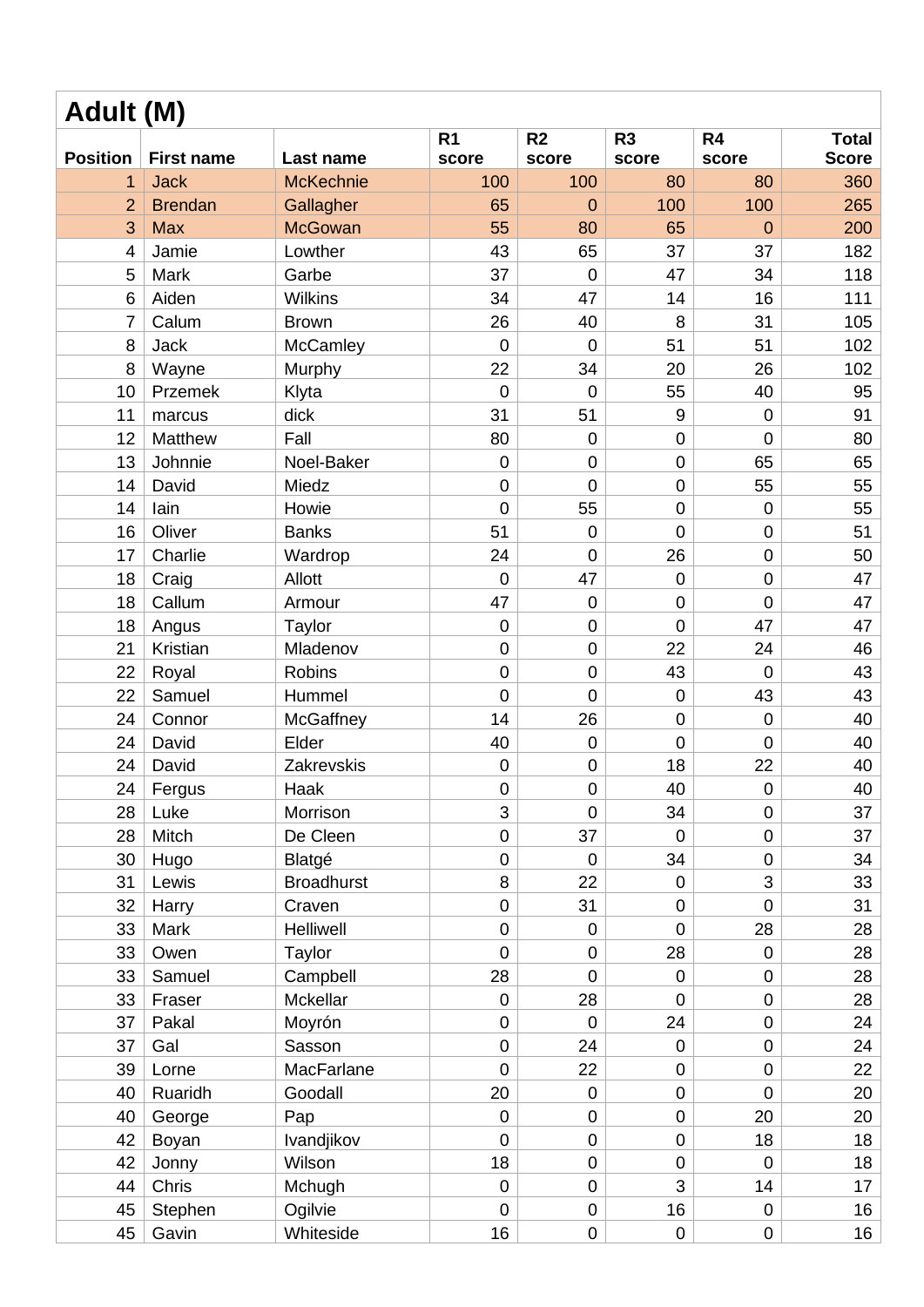| 47 | $\mathsf F$    | K               | $\overline{7}$  | 0              | $\mathbf 0$    | 7               | 14               |
|----|----------------|-----------------|-----------------|----------------|----------------|-----------------|------------------|
| 48 | Adam           | Donnachie       | 12              | 0              | $\overline{0}$ | 0               | 12 <sub>2</sub>  |
| 48 | Matt           | Meyerhoff       | $\overline{0}$  | $\mathbf 0$    | 12             | $\overline{0}$  | 12 <sub>2</sub>  |
| 48 | Krystian       | Chrapek         | $\overline{0}$  | $\mathbf 0$    | $\mathbf 0$    | 12              | 12               |
| 48 | Matthew        | Mankey          | $\overline{0}$  | $\overline{0}$ | 12             | $\overline{0}$  | 12 <sub>2</sub>  |
| 52 | Harry          | <b>Scott</b>    | $\overline{0}$  | $\mathbf 0$    | $\mathbf 0$    | 10              | 10 <sup>°</sup>  |
| 52 | Kieran         | Campbell        | 10 <sup>1</sup> | $\overline{0}$ | $\mathbf 0$    | $\mathbf 0$     | 10 <sup>°</sup>  |
| 54 | Phteven        | <b>Brown</b>    | $\overline{0}$  | $\mathbf 0$    | $\mathbf 0$    | 9               | $\boldsymbol{9}$ |
| 54 | Kyle           | Hamilton        | 9               | $\mathbf 0$    | $\mathsf 0$    | $\mathbf 0$     | $\boldsymbol{9}$ |
| 56 | Connor         | McGaffney       | $\mathbf 0$     | $\mathbf 0$    | $\mathbf 0$    | 8               | 8                |
| 56 | Cassim         | Ladha           | $\overline{0}$  | $\mathbf 0$    | 8              | $\mathbf 0$     | $\, 8$           |
| 58 | Innes          | Little          | 6               | $\mathbf 0$    | $\mathbf 0$    | 0               | $\,6\,$          |
| 58 | Martin         | Wilson          | $\mathbf 0$     | $\mathbf 0$    | $\mathbf 0$    | $6\phantom{1}6$ | $\,6\,$          |
| 58 | Greig          | White           | $\overline{0}$  | $\overline{0}$ | 6              | 0               | $\,6\,$          |
| 61 | David          | Noake           | $\overline{0}$  | $\mathbf 0$    | $\mathbf 0$    | 5               | 5                |
| 61 | <b>Russell</b> | Anderson        | $\overline{0}$  | $\mathbf 0$    | $\mathbf 0$    | 5               | 5                |
| 61 | Pablo          | Thorne          | $\mathbf 0$     | $\mathbf 0$    | 5              | $\mathbf 0$     | 5                |
| 64 | Adam           | <b>Brownlie</b> | $\overline{4}$  | $\overline{0}$ | $\overline{0}$ | $\mathbf 0$     | $\overline{4}$   |
| 64 | Aaron          | McTernan        | $\mathbf 0$     | $\mathbf 0$    | 4              | $\mathbf 0$     | $\overline{4}$   |
| 66 | David          | Horvath         | $\overline{0}$  | $\mathbf 0$    | 3              | $\mathbf 0$     | $\mathbf{3}$     |
| 67 | Andrew         | Curry           | $\overline{0}$  | $\mathbf 0$    | $\pmb{0}$      | $\overline{2}$  | $\overline{2}$   |
| 67 | Evan           | <b>McKill</b>   | $\overline{2}$  | $\mathbf 0$    | $\mathbf 0$    | $\mathbf 0$     | $\overline{2}$   |
| 69 | Kyle           | Lenaghen        | $\mathbf 0$     | 0              | $\mathbf 0$    | 1               | $\mathbf 1$      |
| 69 | Gavin          | Macdonald       | 1               | $\mathbf 0$    | $\mathbf 0$    | $\mathbf 0$     | $\mathbf{1}$     |
| 69 | Scott          | Mora            | $\mathbf 0$     | $\mathbf 0$    | 1              | $\mathbf 0$     | 1                |
|    |                |                 |                 |                |                |                 |                  |

| <b>Adult (F)</b> |                   |                  |                |                  |                |                |              |  |
|------------------|-------------------|------------------|----------------|------------------|----------------|----------------|--------------|--|
|                  |                   |                  | R <sub>1</sub> | R <sub>2</sub>   | R <sub>3</sub> | R4             | <b>Total</b> |  |
| <b>Position</b>  | <b>First name</b> | Last name        | score          | score            | score          | score          | <b>Score</b> |  |
| 1                | <b>Scarlett</b>   | <b>Smith</b>     | 47             | 80               | 65             | 100            | 292          |  |
| $\overline{2}$   | Ava               | <b>Hamilton</b>  | 80             | 55               | 100            | $\overline{0}$ | 235          |  |
| 3                | Louise            | <b>Flockhart</b> | 100            | 100              | $\overline{0}$ | $\overline{0}$ | 200          |  |
| 4                | Kasha             | Ogilvie          | 51             | 51               | 80             | 0              | 182          |  |
| 5                | Joanna            | Sinclair         | 28             | 43               | 34             | 65             | 170          |  |
| 6                | Niamh             | Doran            | 65             | 65               | $\overline{0}$ | 0              | 130          |  |
| $\overline{7}$   | Katie             | Fitzpatrick      | 18             | 40               | 18             | 47             | 123          |  |
| 8                | Jasmine           | Ryan             | 0              | $\mathbf 0$      | $\overline{0}$ | 80             | 80           |  |
| 9                | Kirsten           | Meldrum          | 0              | $\boldsymbol{0}$ | 20             | 51             | 71           |  |
| 10               | Emma              | Harrick          | 0              | $\mathbf 0$      | 24             | 43             | 67           |  |
| 11               | Rose              | Henderson        | 12             | $\mathbf 0$      | 10             | 40             | 62           |  |
| 12               | Kirstie           | Palmer           | 18             | $\mathbf 0$      | 43             | $\mathbf 0$    | 61           |  |
| 13               | Irena             | Atanasova        | 0              | $\mathbf 0$      | $\overline{0}$ | 55             | 55           |  |
| 13               | Jennifer          | Killeen          | 0              | $\mathbf 0$      | 55             | $\mathbf 0$    | 55           |  |
| 13               | Hannah            | Kerr             | 55             | $\overline{0}$   | $\overline{0}$ | 0              | 55           |  |
| 16               | Amy               | Coulter          | 0              | $\mathbf 0$      | 51             | 0              | 51           |  |
| 17               | Molly             |                  | 0              | $\overline{0}$   | 47             | 0              | 47           |  |
| 17               | Rona              | $\mathsf{R}$     | $\overline{0}$ | 47               | $\mathbf 0$    | 0              | 47           |  |
| 19               | Zara              | Whiteside        | 43             | $\mathbf 0$      | $\overline{0}$ | 0              | 43           |  |
| 20               | Orla              | Daly             | 0              | $\mathbf 0$      | 40             | 0              | 40           |  |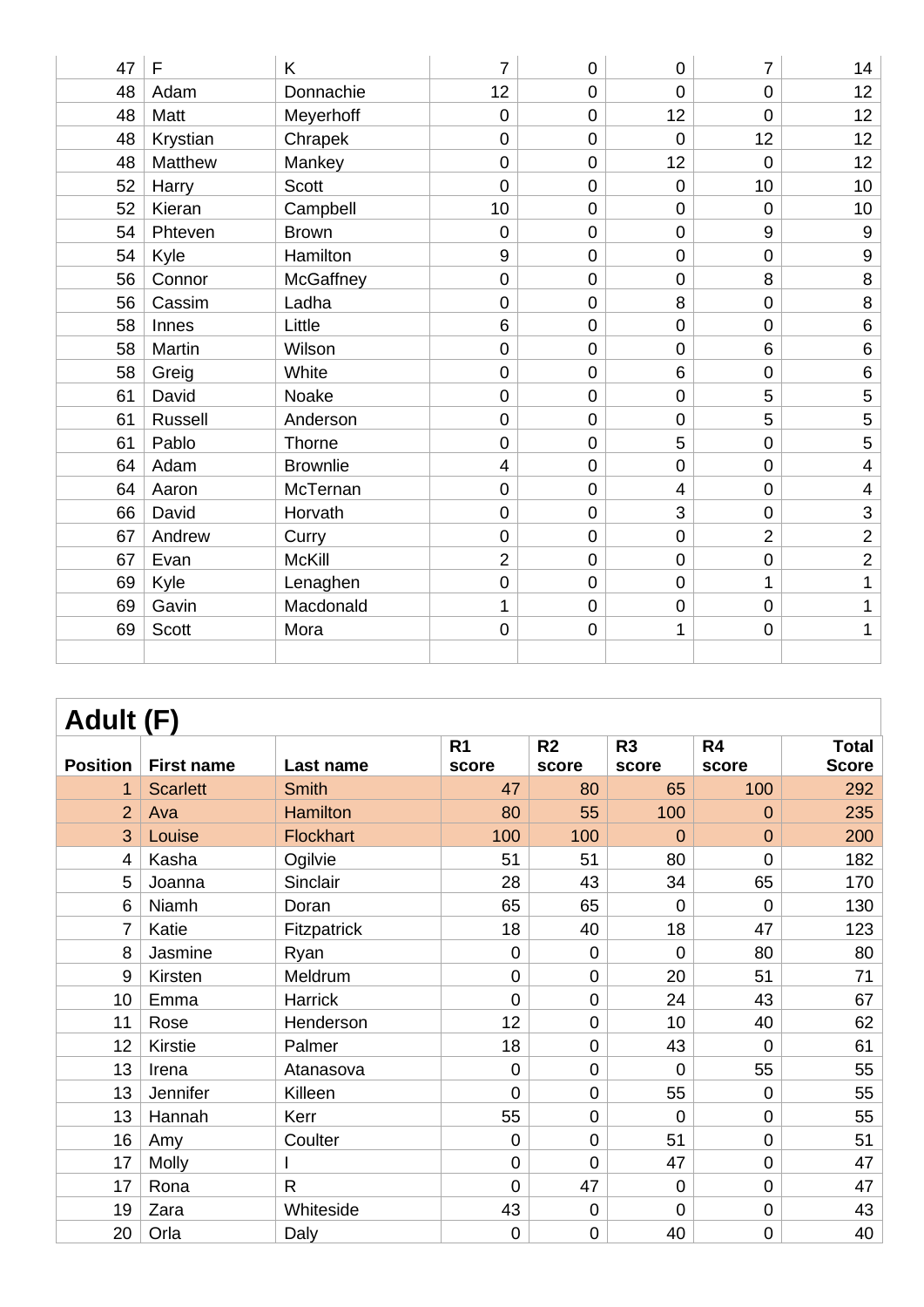| 20 | Alison        | MacDougall   | 40             | 0              | 0              | 0              | 40              |
|----|---------------|--------------|----------------|----------------|----------------|----------------|-----------------|
| 22 | <b>Esther</b> | Crompton     | $\overline{0}$ | 37             | 0              | $\overline{0}$ | 37              |
| 22 | camilla       | russo        | $\overline{0}$ | $\overline{0}$ | 0              | 37             | 37              |
| 22 | Michelle      | Polke        | $\overline{0}$ | 0              | 37             | $\mathbf 0$    | 37              |
| 22 | Mairi         | Teasdale     | 37             | 0              | 0              | $\mathbf 0$    | 37              |
| 26 | Abbie         | Dunn         | $\Omega$       | 34             | 0              | $\mathbf 0$    | 34              |
| 26 | Franziska     | Lautner      | 34             | $\mathbf 0$    | $\overline{0}$ | $\mathbf 0$    | 34              |
| 28 | Bethany       | <b>Bruce</b> | $\overline{0}$ | 0              | 31             | $\mathbf 0$    | 31              |
| 28 | Eilidh        | <b>Steel</b> | 31             | 0              | $\overline{0}$ | $\mathbf 0$    | 31              |
| 30 | Rachel        | Sim          | $\overline{0}$ | $\overline{0}$ | 28             | $\mathbf 0$    | 28              |
| 31 | Emma          | <b>Brown</b> | 26             | 0              | $\mathbf 0$    | $\pmb{0}$      | 26              |
| 31 | Shona         | Michie       | $\Omega$       | 0              | 26             | $\overline{0}$ | 26              |
| 33 | Lauren        | W            | $\overline{0}$ | 0              | 24             | $\mathbf 0$    | 24              |
| 33 | Gosia         | Wardrop      | 24             | 0              | $\mathbf 0$    | $\mathbf 0$    | 24              |
| 35 | Maria         | M            | 22             | $\mathbf 0$    | 0              | $\mathbf 0$    | 22              |
| 36 | Holly         | Donnelly     | 20             | 0              | $\mathbf 0$    | $\mathbf 0$    | 20              |
| 37 | Katrina       | F            | $\overline{0}$ | 0              | 16             | $\mathbf 0$    | 16              |
| 38 | Heather       | Roche        | $\overline{0}$ | 0              | 14             | $\mathbf 0$    | 14              |
| 38 | Mimi          | Cox          | 14             | $\mathbf 0$    | $\mathbf 0$    | $\mathbf 0$    | 14              |
| 40 | Tereza        | Cillikova    | $\mathbf 0$    | 0              | 12             | $\mathbf 0$    | 12 <sub>2</sub> |
| 41 | Sarah Jane    | Prele        | 10             | 0              | $\mathbf 0$    | $\mathbf 0$    | 10 <sup>1</sup> |
| 42 | Melissa       | Mac          | 9              | 0              | $\mathbf 0$    | $\pmb{0}$      | 9               |
|    |               |              |                |                |                |                |                 |

| Vets (M)        |                   |                  |                |                |                |                |              |  |
|-----------------|-------------------|------------------|----------------|----------------|----------------|----------------|--------------|--|
|                 |                   |                  | R <sub>1</sub> | R <sub>2</sub> | R <sub>3</sub> | R4             | <b>Total</b> |  |
| <b>Position</b> | <b>First name</b> | Last name        | score          | score          | score          | score          | <b>Score</b> |  |
| 1               | <b>Keith</b>      | Lynch            | 80             | 100            | 100            | 100            | 380          |  |
| $\overline{2}$  | John              | Craven           | 100            | 55             | 80             | 47             | 282          |  |
| 3               | Carl              | Hamer            | 65             | $\overline{0}$ | 51             | 34             | 150          |  |
| 4               | Andrew            | Wardrop          | 55             | $\mathbf 0$    | 55             | $\overline{0}$ | 110          |  |
| 5               | James             | Carr             | $\overline{0}$ | $\overline{0}$ | 65             | 43             | 108          |  |
| 5               | Gordon            | Robb             | 47             | $\overline{0}$ | 37             | 24             | 108          |  |
| $\overline{7}$  | lan               | Flockhart        | 55             | 51             | $\overline{0}$ | $\overline{0}$ | 106          |  |
| 8               | Nigel             | Rowbotham        | 0              | $\mathbf 0$    | 47             | 40             | 87           |  |
| 9               | lan               | McFadyen         | 0              | $\overline{0}$ | $\mathbf 0$    | 80             | 80           |  |
| $9\,$           | <b>Brendan</b>    | <b>Pollitt</b>   | 0              | 80             | $\overline{0}$ | $\overline{0}$ | 80           |  |
| 11              | Carl              | Van Impe         | 0              | $\Omega$       | 47             | 28             | 75           |  |
| 12              | Olivier           | <b>Deschenes</b> | 0              | 65             | $\mathbf 0$    | $\Omega$       | 65           |  |
| 12              | <b>Scott</b>      | McDonald         | 0              | $\overline{0}$ | $\overline{0}$ | 65             | 65           |  |
| 14              | Jonathan          | Prescott         | 0              | $\mathbf 0$    | $\mathbf 0$    | 55             | 55           |  |
| 15              | james             | mccartan         | 0              | $\overline{0}$ | $\overline{0}$ | 51             | 51           |  |
| 16              | Darren            | Chambers         | 0              | 47             | $\mathbf 0$    | $\overline{0}$ | 47           |  |
| 17              | Alan              | McMeekin         | $\overline{0}$ | $\overline{0}$ | 40             | $\overline{0}$ | 40           |  |
| 18              | Sandy             | Carr             | 0              | $\mathbf 0$    | $\mathbf 0$    | 37             | 37           |  |
| 19              | Ali               | Davidson         | 0              | $\mathbf 0$    | $\mathbf 0$    | 31             | 31           |  |
| 20              | Tom               | Walker           | 0              | 0              | $\mathbf 0$    | 26             | 26           |  |